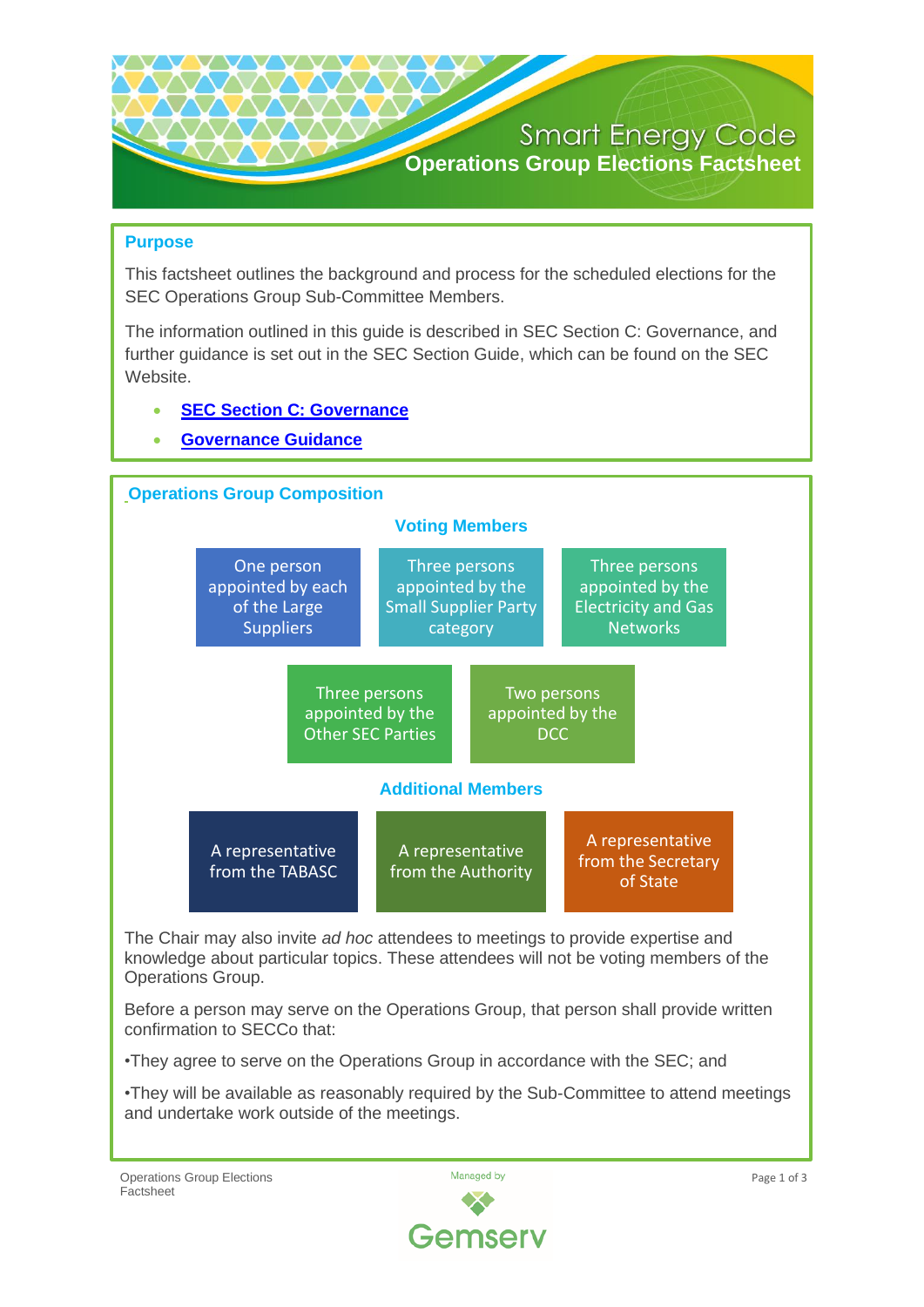

#### **What is the Election process?**

The Scheduled Elections follow the below process:



### **Nomination Requirements**

The members of the Operations Group will comprise senior individuals with broad and authoritative knowledge and expertise relevant to the User perspective of operational matters, including the operations of DCC Services. Members shall act independently, not as a delegate, and without undue regard to the interests, of any Related Person and will act in a manner designed to facilitate the performance by the Panel of its duties under the SEC.

# **Voting**

A vote will take place for each Party Category if the number of nominations received exceeds the number of seats available.

Each Voting Group within a Party Category is entitled to cast one vote in the election. Each Voting Group will be asked to complete an election voting form once the nomination window has closed.

Operations Group Elections Factsheet



0